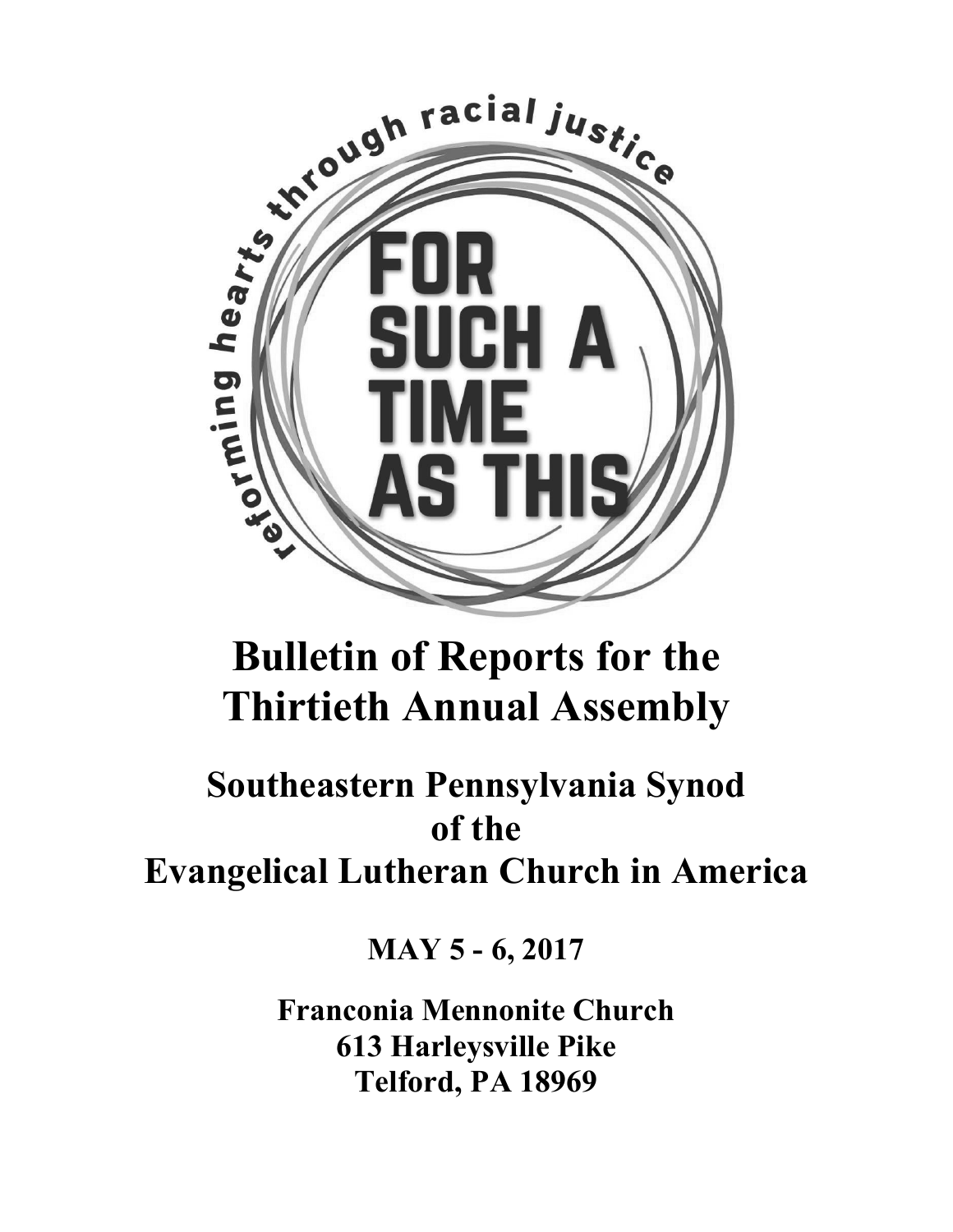# *Welcome to the Synod Assembly*

## **\*\*\*\*\*\*\*\*\*\*\*\*\*\*\*\*\*\*\* IMPORTANT INFORMATION \*\*\*\*\*\*\*\*\*\*\*\*\*\*\*\*\*\*\***

### **For Those Staying Overnight:**

Directions to Homewood Suites by Hilton Lansdale, 1200 Pennbrook Parkway, Lansdale, PA 19446.

Turn left out of Franconia parking lot onto Harleysville Pike/PA-113. Go 0.4 of a mile to first traffic light. Turn right onto Allentown Road. Go 7.4 miles on Allentown Road, which will end at an intersection. Turn left onto Sumneytown Pike (Route 63 West). Get into left lane. Go only 0.3 mile on Sumneytown Pike. Turn left onto Church Road. Go 1 mile on Church Road (Traffic Light /Shopping Center/ Clock Tower on right). Turn left onto Pennbrook Parkway and keep toward right as drive will take you directly into hotel parking lot.

Hotel check-in will not be available until after 4:00 p.m. and since we will be in Assembly session then and throughout the evening, you should plan to check into the hotel following the recess of the Assembly at about 9:00 p.m., Friday.

You must check out of the hotel before the beginning of the Assembly session on Saturday.

## **PLEASE NOTE:**

The Assembly begins with registration from 8:30-9:30 a.m. on Friday, May  $5<sup>th</sup>$ . The program begins at 9:30 a.m. Friday morning. We will conclude by approximately  $3:45$  p.m., Saturday, May  $6<sup>th</sup>$ .

**Note** first time attendees are invited to a pre-assembly orientation beginning at 8:30 a.m.

If you have any questions prior to the Assembly: Registration questions: Cynta Outterbridge, *Registrar* 267-323-3742 or coutterbridge@sepa.org All other questions: The Rev. Susan Lang, *Events Planner* 267.323.3756 or slang@sepa.org.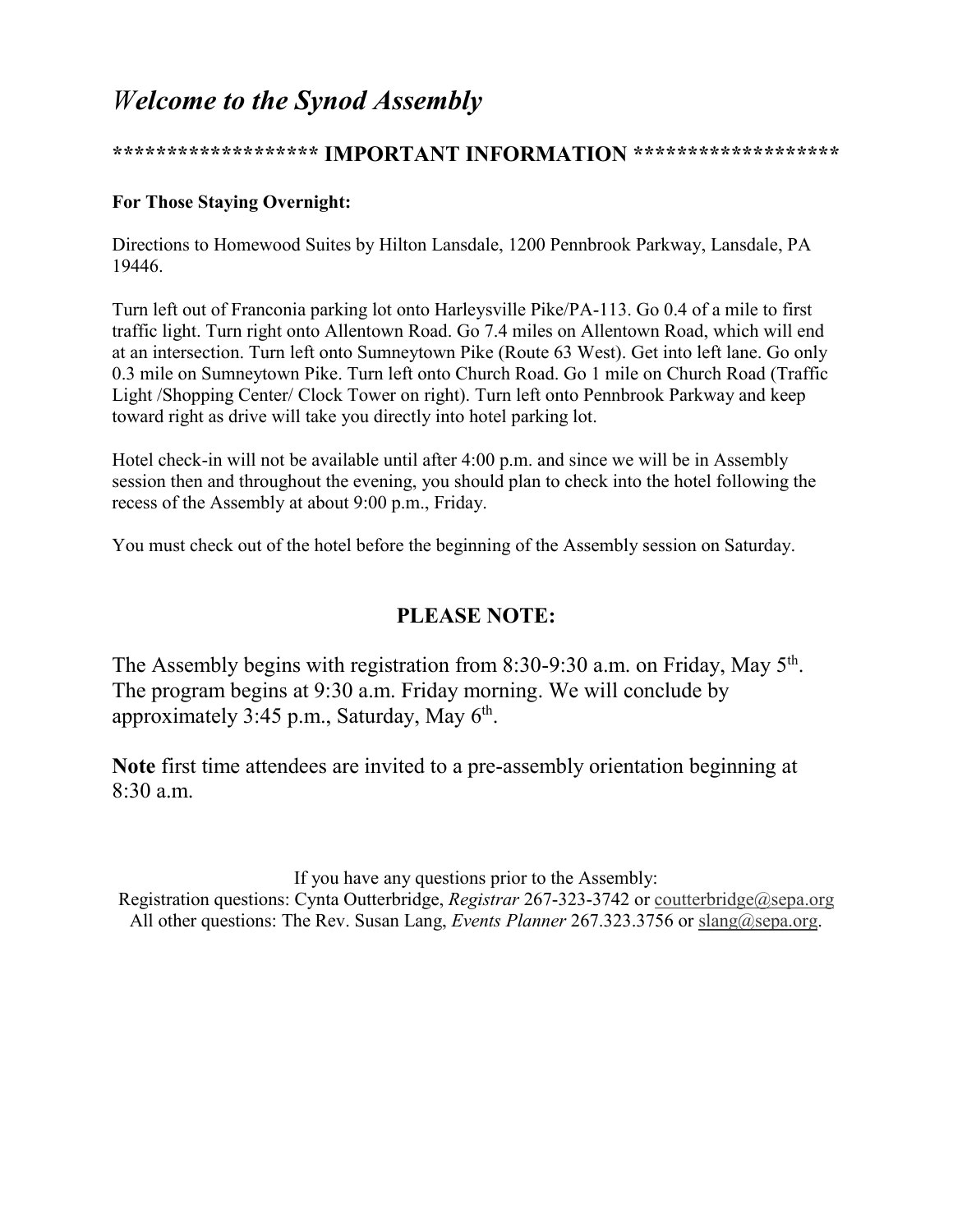



**Conveniently located 30 miles South of Allentown and 30 miles North of Philadelphia …**

**From Allentown –** South on Route 309, exit at Souderton Route 113, turn right. Follow Route 113 approximately 3 ½ miles through the town of Souderton and Franconia. The church is on the right side of the road.

**From Philadelphia –** Take the Northeast Extension of the Pennsylvania Turnpike, Route 476 North to Exit 31. After exit at traffic light turn right onto Route 63 Sumneytown Pike, follow Route 63 approximately 3 miles through the town of Harleysville and turn right onto Route 113. Follow Route 113 approximately 1  $\frac{1}{2}$  miles, the church is on the left.

Note: directions to the Homewood Suites Lansdale are located on the prior page.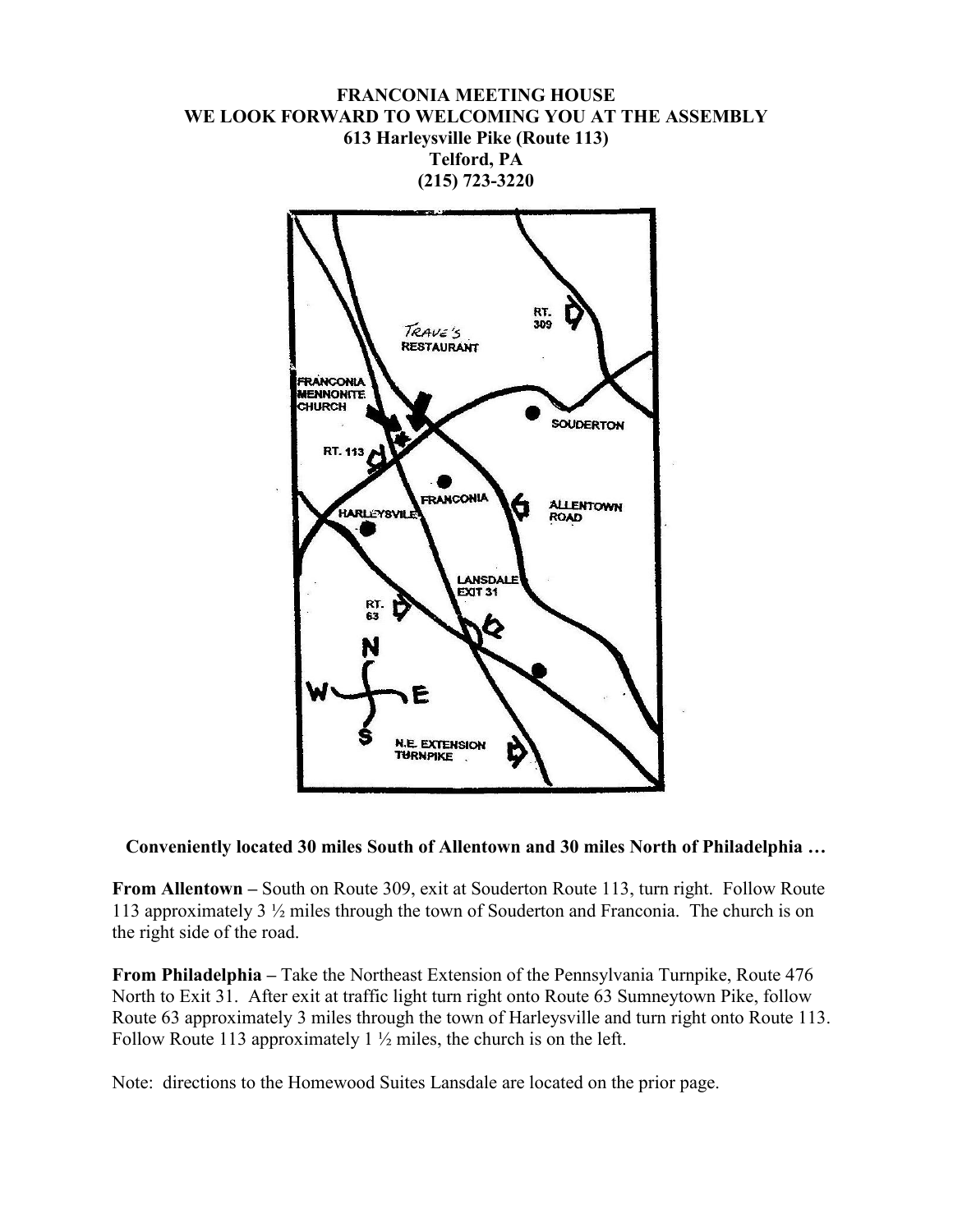# Table of Contents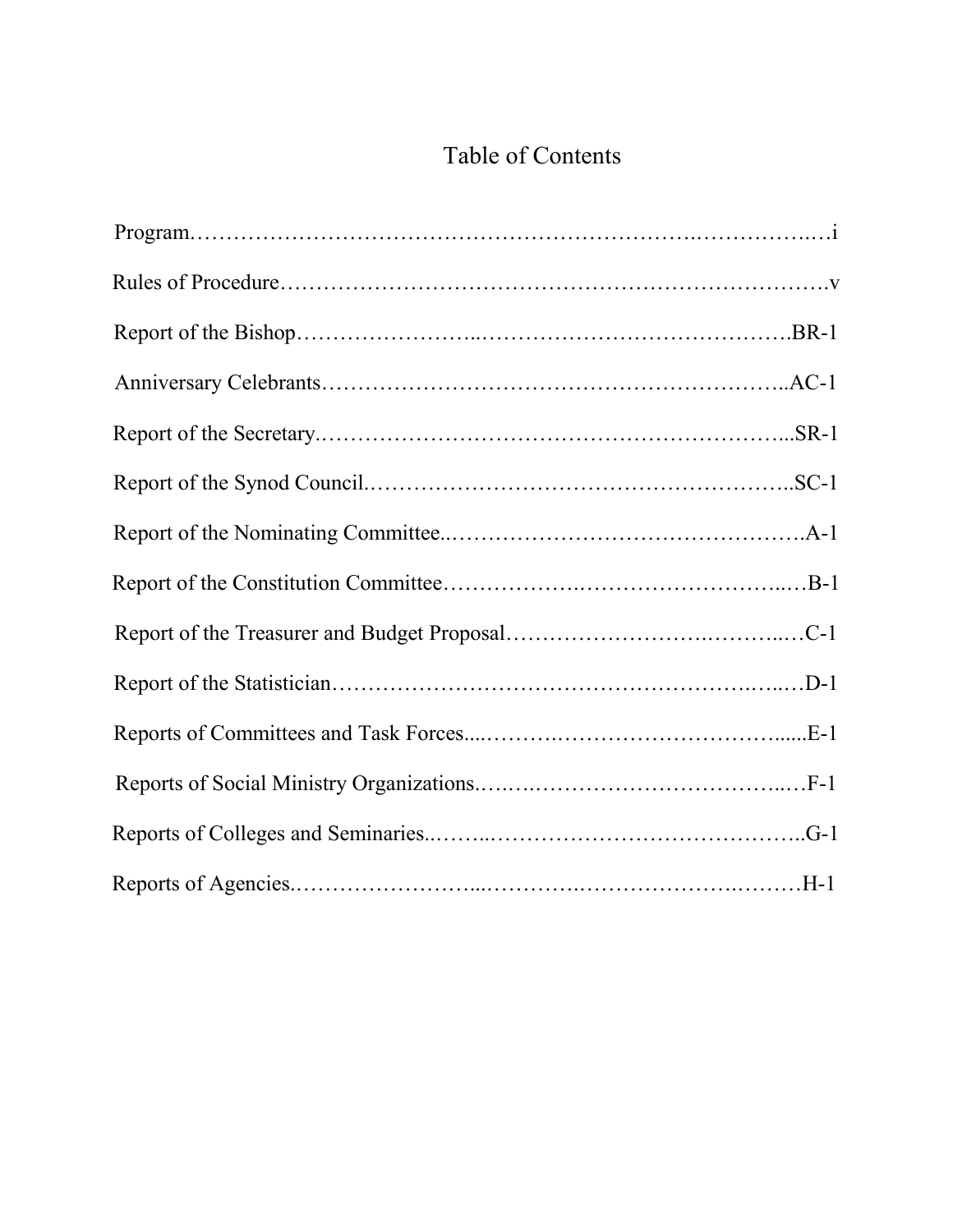

# **PROPOSED PROGRAM FOR THE THIRTIETH ANNUAL MEETING OF THE ASSEMBLY**

# **MAY 5-6, 2017**

## FRANCONIA MENNONITE CHURCH 613 HARLEYSVILLE PIKE TELFORD, PENNSYLVANIA 18969

## **FRIDAY, MAY 5, 2017**

| 8:30 a.m.    | Registration<br>Refreshments in Upper Fellowship Hall                                                                                                                           |
|--------------|---------------------------------------------------------------------------------------------------------------------------------------------------------------------------------|
| $8:45$ a.m.  | <b>Orientation</b> (optional) to Assembly Proceedings<br>The Rev. Dr. Larry V. Smoose, Parliamentarian                                                                          |
| $9:30$ a.m.  | Service of Holy Communion<br>Commemoration of the Faithful Departed<br>Installation of Rostered Ministers called to Specialized Ministries<br>Order for the Opening of Assembly |
| $10:50$ a.m. | Welcome and Introductions                                                                                                                                                       |
| $11:05$ a.m. | Report of the Registrar – Ms. Cynta Outterbridge                                                                                                                                |
| $11:10$ a.m. | Report of the Secretary – The Rev. Karl Richard<br>Presentation of the Program<br><b>Rules of Procedure</b><br><b>Reception of Reports</b><br><b>Constitution Committee</b>     |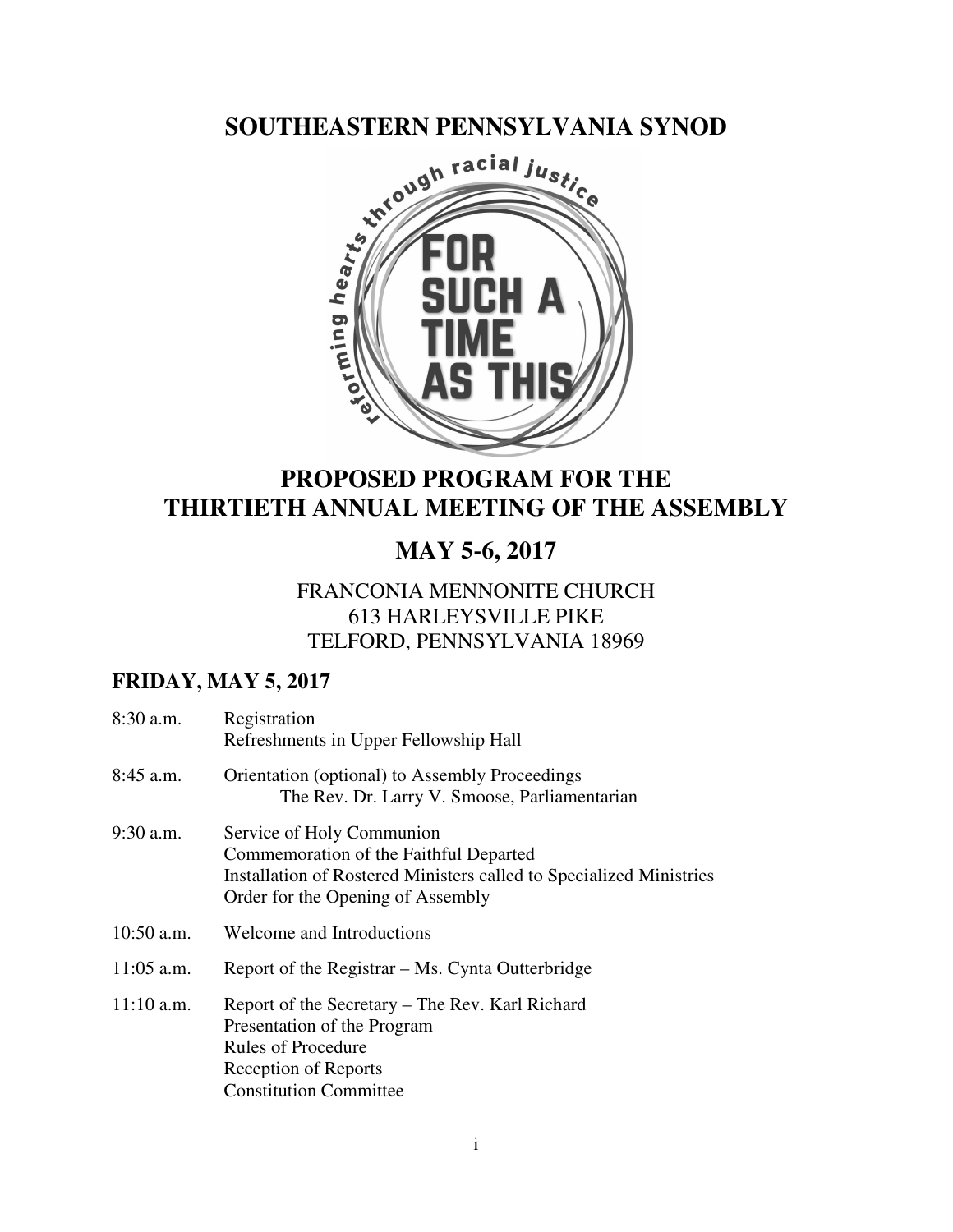| $11:25$ a.m. | Report of the Nominating Committee<br>The Rev. Laura Tancredi, Chairperson Nominating Committee                                           |
|--------------|-------------------------------------------------------------------------------------------------------------------------------------------|
| $11:40$ a.m. | Address by The Rev. Claire S. Burkat, Bishop                                                                                              |
| $12:10$ p.m. | The Rev. Dr. J. Jayakiran Sebastian<br>Dean, The Lutheran Theological Seminary at Philadelphia                                            |
| $12:20$ p.m. | Portico Benefit Services – Ms. Barbara Debski, Regional Representative                                                                    |
| $12:25$ p.m. | Prayer                                                                                                                                    |
| $12:30$ p.m. | Lunch and Mission Center                                                                                                                  |
| $1:25$ p.m.  | Prayer                                                                                                                                    |
| $1:30$ p.m.  | <b>Balloting</b><br>The Rev. Rebecca Schanely, Chairperson<br>Committee on Elections                                                      |
| $1:50$ p.m.  | Report of the Treasurer – Ms. Janet Huber Neff<br>Report of the Finance Committee – Ms. Sue Massey, Chairperson                           |
| $2:10$ p.m.  | Keynote – Ms. Judith Roberts<br><b>ELCA</b> Program Director, Racial Justice                                                              |
| 3:40 p.m.    | <b>Recognition of Anniversary Celebrants</b><br>Recognition of Congregational Anniversaries                                               |
| $3:55$ p.m.  | Prayer                                                                                                                                    |
|              | <b>Mission Center</b><br>Dinner<br>4:00 p.m. $- 7:00$ p.m. Forums                                                                         |
| $7:00$ p.m.  | Prayer                                                                                                                                    |
| $7:05$ p.m.  | Report of the Committee on Elections and Balloting<br>The Rev. Rebecca Schanely, Chairperson                                              |
| $7:20$ p.m.  | First Report of the Committee on Reference and Counsel<br>The Rev. Raymond Miller, Chairperson                                            |
| 7:40 p.m.    | <b>Introduction of Candidates</b><br>Deacon Allison Wilcox, Director of Candidacy<br>Mr. Fred Renigar, Chairperson of Candidacy Committee |
| 8:00 p.m.    | <b>Evening Prayer</b><br><b>Adjournment of Friday Session</b>                                                                             |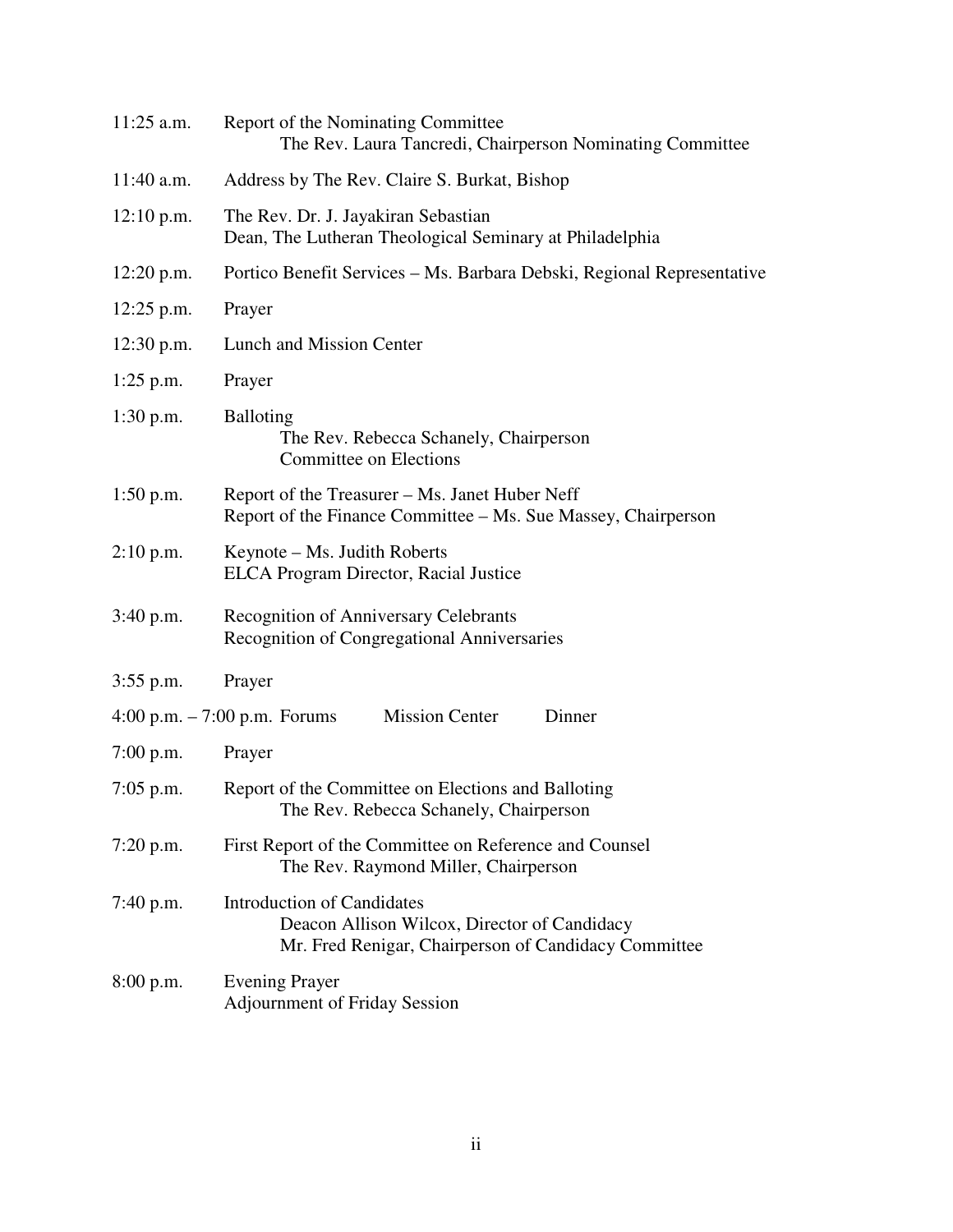# **SATURDAY, MAY 6, 2017**

| 8:30 a.m.    | Refreshments in Upper Fellowship Hall                                                               |
|--------------|-----------------------------------------------------------------------------------------------------|
| 9:00 a.m.    | Worship<br><b>Ingathering Send Off</b>                                                              |
| 9:45 a.m.    | Second Report of the Committee on Reference and Counsel<br>The Rev. Raymond Miller, Chairperson     |
| $10:00$ a.m. | Report of the Vice President of SEPA Synod<br>Ms. Tracey A. Beasley                                 |
| $10:15$ a.m. | <b>SEPA Anti-Racism Team</b>                                                                        |
| $10:45$ a.m. | ELCA Churchwide Representative-- Ms. Judith Roberts<br><b>ELCA Program Director, Racial Justice</b> |
| $11:15$ a.m. | Report of the Committee on Elections and Balloting<br>The Rev. Rebecca Schanely, Chairperson        |
| 11:30 a.m.   | Forward Together in Faith Campaign Update                                                           |
| $11:50$ a.m. | <b>SEPA Anti-Racism Team</b>                                                                        |
| $12:25$ p.m. | Prayer                                                                                              |
| $12:30$ p.m. | Lunch                                                                                               |
| $1:40$ p.m.  | Prayer                                                                                              |
| $1:45$ p.m.  | Report of the Committee on Elections and Balloting<br>The Rev. Rebecca Schanely, Chairperson        |
| $2:00$ p.m.  | 50 <sup>th</sup> Anniversary Celebrants                                                             |
| $2:20$ p.m.  | Third Report of the Committee on Reference and Counsel<br>The Rev. Raymond Miller, Chairperson      |
| $2:45$ p.m.  | Final Report of the Registrar -- Ms. Cynta Outterbridge<br>Announcement of 2018 Assembly Dates      |
| $2:50$ p.m.  | Recognition of Outgoing Synod Council Members<br><b>Installation of Synod Council Members</b>       |
| $3:30$ p.m.  | Order for Closing of Assembly<br>Adjournment                                                        |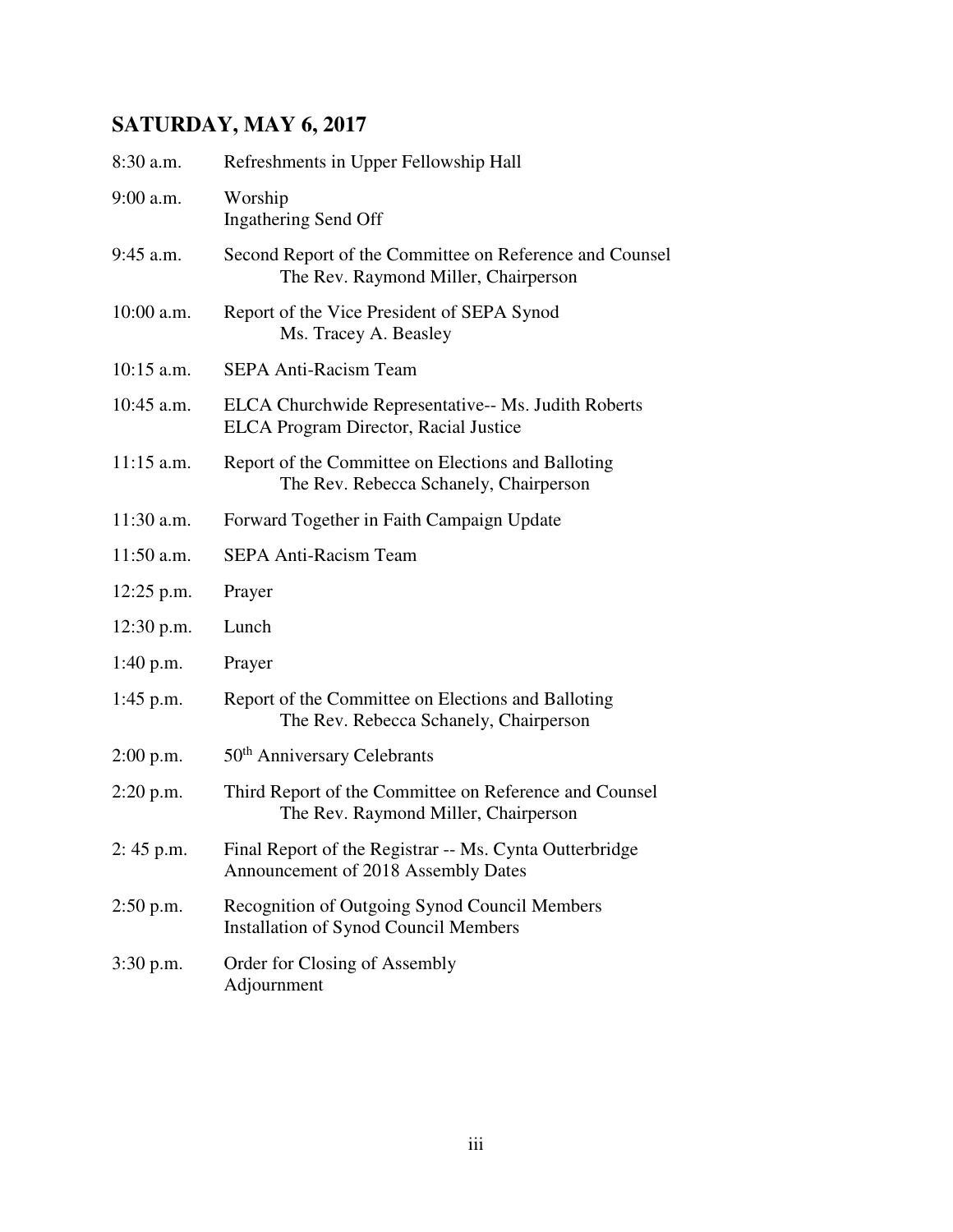## **RULES OF PROCEDURE FOR THE SYNOD ASSEMBLY OF THE SOUTHEASTERN PENNSYLVANIA SYNOD**

**Chapter 7** 

**SYNOD ASSEMBLY** 

- **+S7.01. This synod shall have Synod Assembly, which shall be its highest legislative authority. The powers of the Synod Assembly are limited only by the provisions in the Articles of Incorporation, this constitution and bylaws, the assembly's own resolutions, and the constitution and bylaws of the Evangelical Lutheran Church in America.**
- **+S7.11. A regular meeting of the Synod Assembly shall be held at least triennially.**
- **S7.11.01.** A regular meeting of the Synod Assembly shall be held annually.
- **S7.12. Special meetings of the Synod Assembly may be called by the bishop with the consent of the Synod Council, and shall be called by the bishop at the request of one-fifth of the voting members of the Synod Assembly.**

**a. The notice of each special meeting shall define the purpose for which it is to be held. The scope of actions to be taken at such a special meeting shall be limited to the subject matter(s) described in the notice.** 

**b. If the special meeting of the Synod Assembly is required for the purpose of electing a successor bishop because of death, resignation, or inability to serve, the special meeting shall be called by the Synod Council after consultation with the presiding bishop of the Evangelical Lutheran Church in America.** 

- **S7.13. Notice of the time and place of all meetings of the Synod Assembly shall be given by the secretary of this synod.**
- **S7.13.10.** Notice of the time and place of the regular meeting or of an adjourned meeting of the Synod Assembly shall be sent by the secretary not less than four weeks preceding the meeting. Notice of the time and place of a special meeting shall be sent by the secretary not less than two weeks preceding the meeting.
- **S7.14 One-half of members of the Synod Assembly shall constitute a quorum.**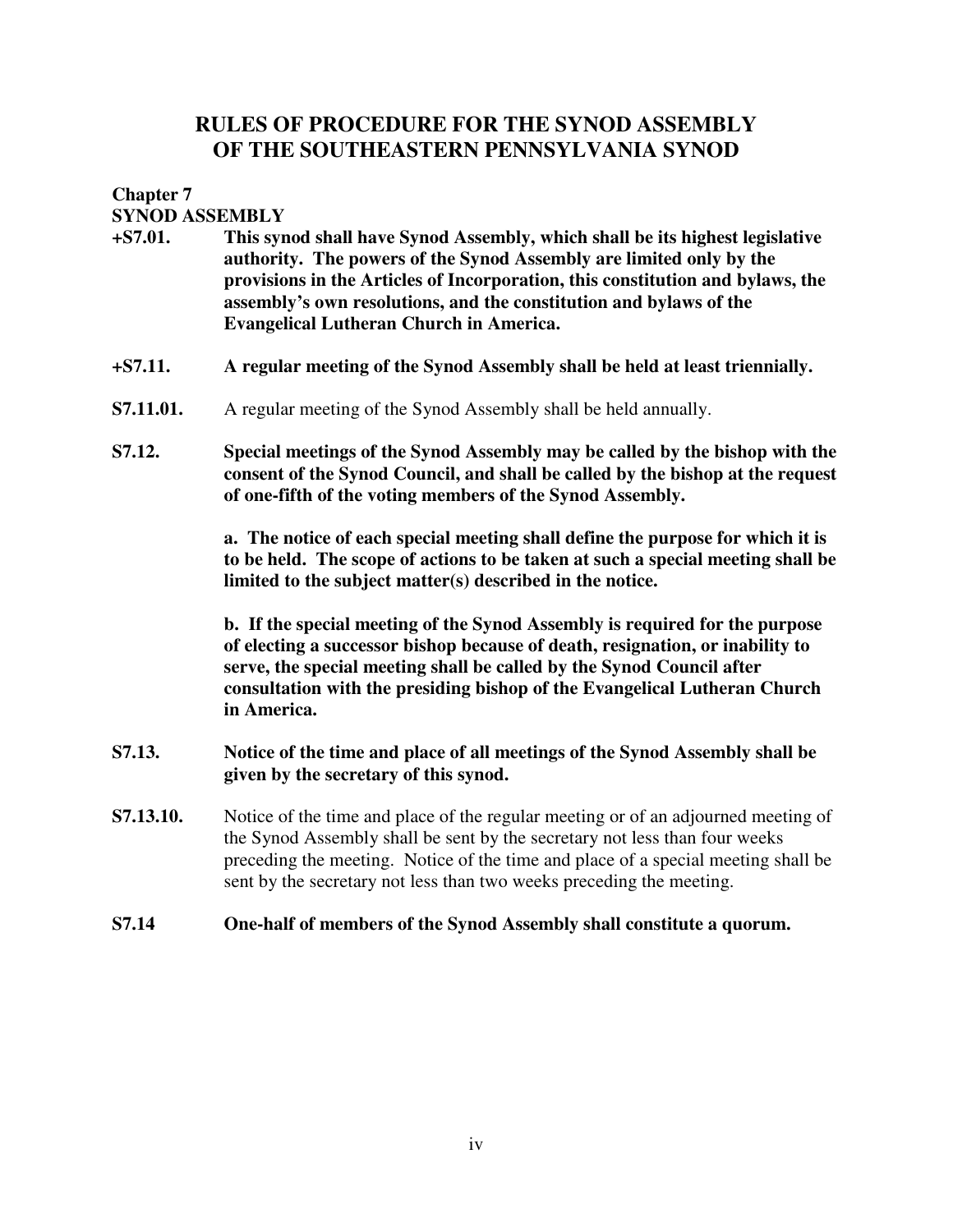**†S7.21. The membership of the Synod Assembly, of which at least 60 percent of the voting membership shall be composed of laypersons, shall be constituted as follows:** 

> **a. All ministers of Word and Sacrament under call on the roster of this synod in attendance at the Synod Assembly shall be voting members.**

**b. All ministers of Word and Service, under call, on the roster of this synod shall be voting members in the Synod Assembly, in addition to the voting membership of lay members of congregations provided in item †S7.21.c.** 

**c. A minimum of one lay member elected by each congregation with fewer than 175 baptized members and a minimum of two lay members elected by each congregation with 175 or more baptized members related to this synod, normally one of whom shall be male and one of whom shall be female, shall be voting members. The Synod Council shall establish a formula to provide additional lay representation from congregations on the basis of the number of baptized members in the congregation. The Synod Council shall seek to ensure that, as nearly as possible, 50 percent of the lay members of the assembly shall be female and 50 percent shall be male. Additional members from each congregation normally shall be equally divided between male and female.** 

- **d. Voting membership shall include the officers of this synod.**
- **+S7.21.01.** Voting members shall begin serving with the opening of a regular Synod Assembly and shall continue serving until voting members are seated at the next regular Synod Assembly.
- **S7.21.11** In addition to the congregation's election of voting member(s) of the Synod Assembly as established by S7.21.c, each congregation may elect one additional voting member of the Synod Assembly who shall be a voting member of the congregation up to the age of 25.
- **S7.22. Retired ordained ministers on the roster of the synod in attendance at the synod Assembly may serve as voting members of this synod consistent with 7.21 above, and as specified in the bylaws.**
- **S7.22.10.** Retired ordained ministers, retired associates in ministry, retired deaconesses, and retired diaconal ministers who have indicated to the bishop their willingness and availability to serve in the synod and whose intent meets with the concurrence of the bishop shall be permitted to vote at meetings of the Synod Assembly.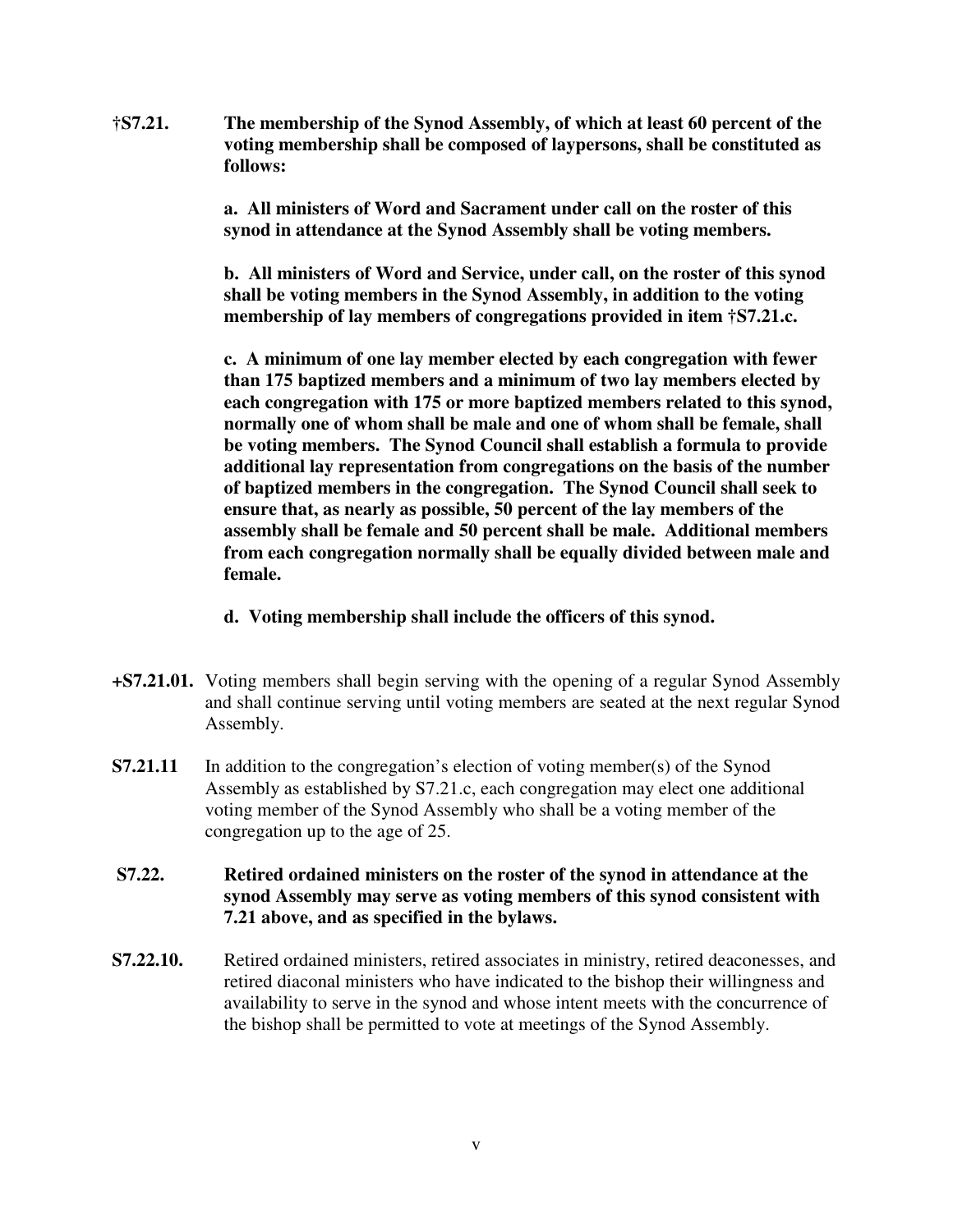- **S7.22.11** In establishing a formula pursuant to Chapter 7.21.c of the Constitution, the number of retired ordained ministers permitted to vote at meetings of the Synod Assembly shall be a factor in determining the number of additional lay representatives necessary to comprise at least 60% of the membership of the Synod Assembly.
- **S7.23. The presiding bishop of the Evangelical Lutheran Church in America and such other official representatives of this church as may be designated from time to time by the Church Council shall also have voice but not vote in the meetings of the Synod Assembly. Like privileges shall be accorded to those additional persons whom the Synod Assembly or Synod Council shall from time to time designate.**
- **S7.24. Ordained ministers under call, or on leave from call but available for call, as determined by the Office of the Bishop, on the roster of this synod shall remain as members of the Synod Assembly so long as they remain under call, or on leave from call but available for call, as determined by the Office of the Bishop, and so long as their names appear on the roster of ordained ministers of this synod. Associates in ministry, deaconesses of the Evangelical Lutheran Church in America, and diaconal ministers of this church serving under call, or on leave from but available for call, as determined by the Office of the Bishop, on the roster of this synod shall remain as members of the Synod Assembly so long as they remain under call, or on leave from call but available for call, as determined by the Office of the Bishop, and so long as their names appear on the official lay roster of this synod. Lay members of this Synod Assembly representing congregations shall continue as such until replaced by the election of new members or until they have been disqualified by termination of membership. Normally, congregations will hold elections prior to each regular meeting of the Synod Assembly.**
- **+S7.25. Except as otherwise provided in this constitution or in the** *Constitution, Bylaws, and Continuing Resolutions of the Evangelical Lutheran Church in America***, each voting member of the Synod Assembly shall be a voting member of a congregation of this synod.**
- **S7.26. This synod may establish processes through the Synod Council that permit representatives of mission settings formed with the intent of becoming chartered congregations and authorized worshiping communities of the synod, which have been authorized under ELCA bylaw 10.02.03., to serve as voting members of the Synod Assembly, consistent with +S7.21. Authorized worshiping communities, acknowledged under criteria, policies, and procedures approved by the Church Council of the Evangelical Lutheran Church in America, shall accept and adhere to the Confession of Faith and Statement of Purpose of this church, shall be served by leadership under the criteria of this church, and shall be subject to the discipline of this church.**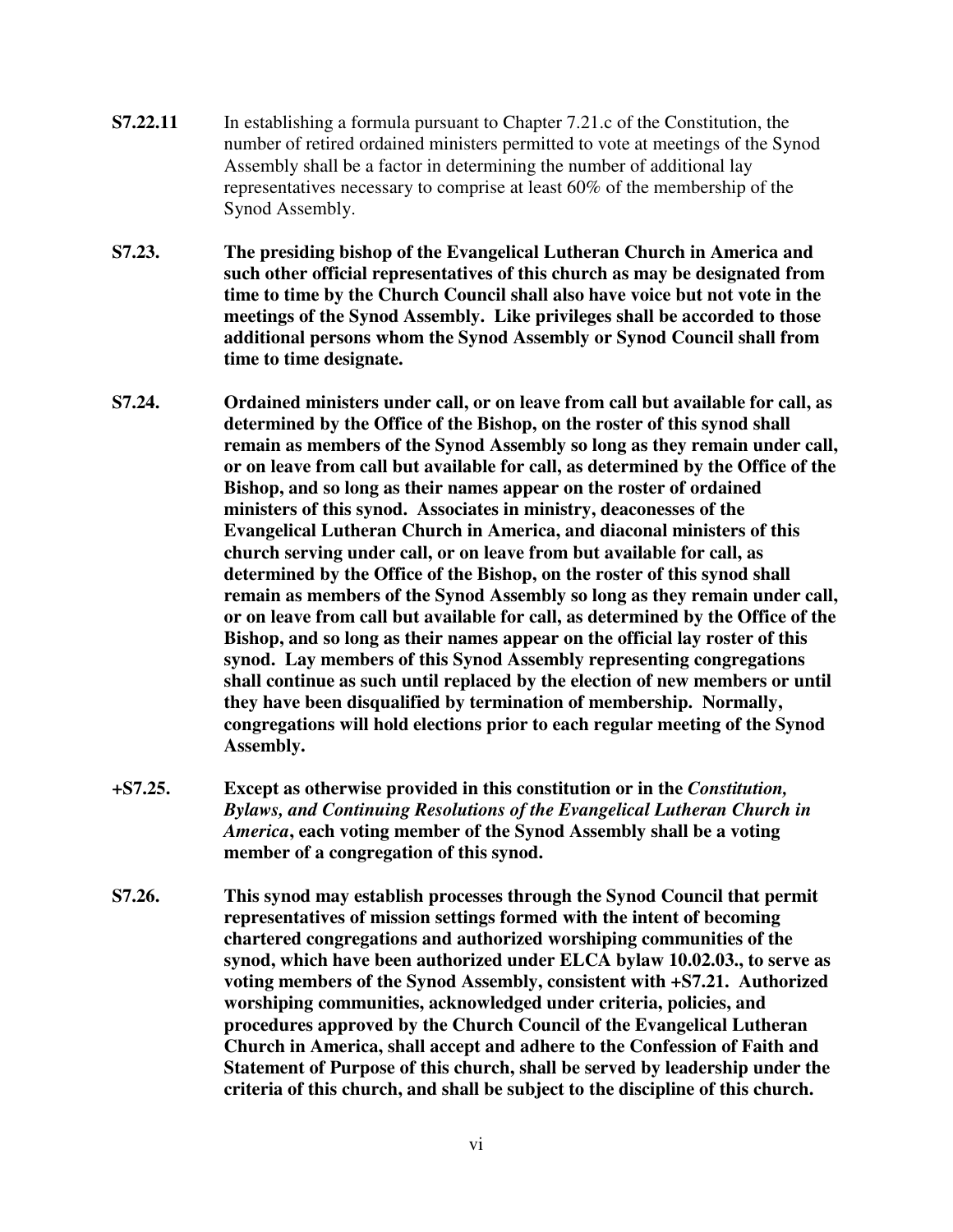| S7.27.              | This synod may establish processes through the Synod Council to grant an<br>ordained minister from a church body with which a relationship of full<br>communion has been declared and established by the Churchwide Assembly<br>of the Evangelical Lutheran Church in America the privilege of both voice<br>and vote in the Synod Assembly during the period of that ordained<br>minister's service in a congregation of this church.                                                                                                                                                                                                                                                                                                                               |
|---------------------|----------------------------------------------------------------------------------------------------------------------------------------------------------------------------------------------------------------------------------------------------------------------------------------------------------------------------------------------------------------------------------------------------------------------------------------------------------------------------------------------------------------------------------------------------------------------------------------------------------------------------------------------------------------------------------------------------------------------------------------------------------------------|
| S7.28               | Duly elected voting members of the Synod Council who are not otherwise<br>voting members of the Synod Assembly under +S7.21. shall be granted the<br>privilege of both voice and vote as members of the Synod Assembly.                                                                                                                                                                                                                                                                                                                                                                                                                                                                                                                                              |
| S7.29<br>$+ S7.31.$ | All ordained ministers, on leave from call but available for call, as<br>determined by the Office of the Bishop, on the roster of this synod in<br>attendance at the Synod Assembly shall be voting members. All associates in<br>ministry, deaconesses of the Evangelical Lutheran Church in America, and<br>diaconal ministers, on leave from call but available for call, as determined by<br>the Office of the Bishop, on the official lay rosters of this synod shall have<br>both voice and vote as lay voting members in the Synod Assembly, in<br>addition to the voting membership of lay members of congregations as<br>provided in item S7.21.c.<br>Proxy and absentee voting shall not be permitted in the transaction of any<br>business of this synod. |
| S7.32.              | Robert's Rules of Order, latest edition, shall govern parliamentary<br>procedure of the Synod Assembly, unless otherwise ordered by the assembly.                                                                                                                                                                                                                                                                                                                                                                                                                                                                                                                                                                                                                    |
| S7.32.10.           | At any time during a meeting, the Synod Assembly may resolve to go into<br>executive session, in which case only the voting body shall be present.                                                                                                                                                                                                                                                                                                                                                                                                                                                                                                                                                                                                                   |
| S7.32.A01           | The Synod Assembly shall be governed by the following Rules of Procedure:                                                                                                                                                                                                                                                                                                                                                                                                                                                                                                                                                                                                                                                                                            |
|                     | 1. Rule Regarding Distribution                                                                                                                                                                                                                                                                                                                                                                                                                                                                                                                                                                                                                                                                                                                                       |
|                     | The distribution of any materials that do not come to the Assembly through                                                                                                                                                                                                                                                                                                                                                                                                                                                                                                                                                                                                                                                                                           |

*The distribution of any materials that do not come to the Assembly through regular reports, synod committees, agencies, institutions, or Synod Council must be approved by the Committee on Reference and Counsel. Therefore, no materials may be distributed to the Assembly without the prior approval of Reference and Counsel.* 

*2. Rule Regarding Resolutions Not Meeting the Deadline for Reference and Counsel* 

*The assembly, by a two-thirds vote, may grant permission for consideration of a resolution that a voting member wishes to bring to the floor, but which has not met the imposed deadline of the Reference and Counsel Committee.*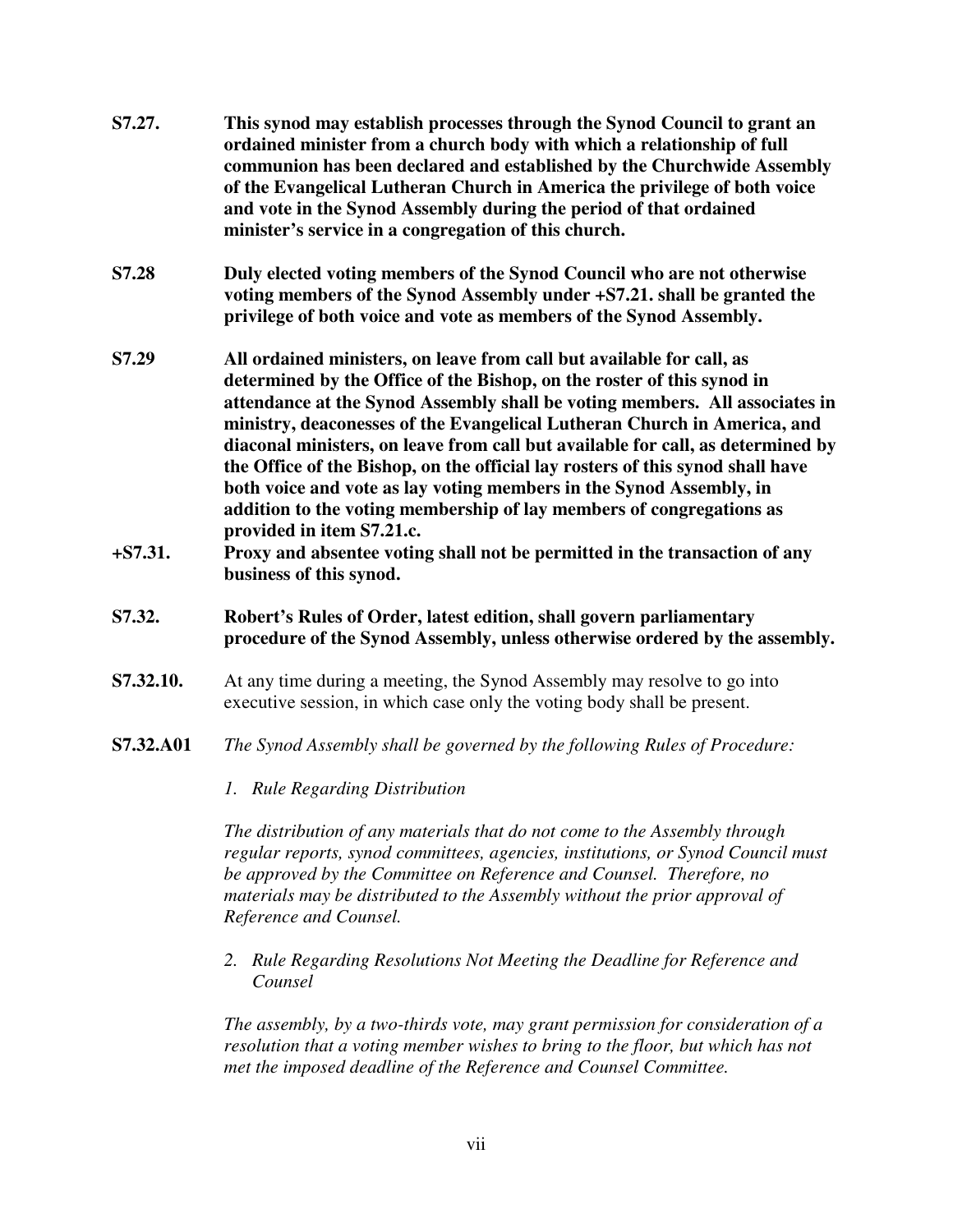- *3. Rules Regarding Floor Nominations* 
	- *a. For all positions to be elected at this assembly, nominations from the floor shall be made at the time of the first report of the Nominating Committee during the first business session of the Synod Assembly. After the nominations have been closed no further nominations shall be accepted.*
	- *b. As nominations are made from the floor, the nominator must present a typed or printed biography to the synod secretary on the special form provided immediately after the report of the Nominating Committee.*
	- *c. In accordance with +S6.04 of the Synod Constitution, at least 10% of the representation on the Synod Council, ELCA Assembly voting membership, and other elected boards is required to be persons of color and/or persons whose primary language is other than English. In the event such representation is not accomplished through normal voting procedures, the nominated person of color or whose primary language is other than English and who has the next highest number of votes shall supersede the elected individual with the least number of votes.*
- *4. Rules for Dealing with Memorials and/or Resolutions Submitted to the Committee on Reference and Counsel* 
	- *(1) The deadline for submitting memorials and/or resolutions to the Committee on Reference and Counsel shall be one month before the opening of the Synod Assembly.*
	- *(2) The Committee on Reference and Counsel shall publish all memorials and/or resolutions, submitted by the deadline, at the synod website no later than two weeks before the opening of the Synod Assembly.*
	- *(3) The Committee on Reference and Counsel shall make available to Synod Assembly voting members when they register at the Synod Assembly hard copies of all memorials and/or resolutions, submitted to the committee by the deadline, and the committee's recommendations.*

#### **S7.33. "Ex-officio" as used herein means membership with full rights of voice and vote unless otherwise expressly limited.**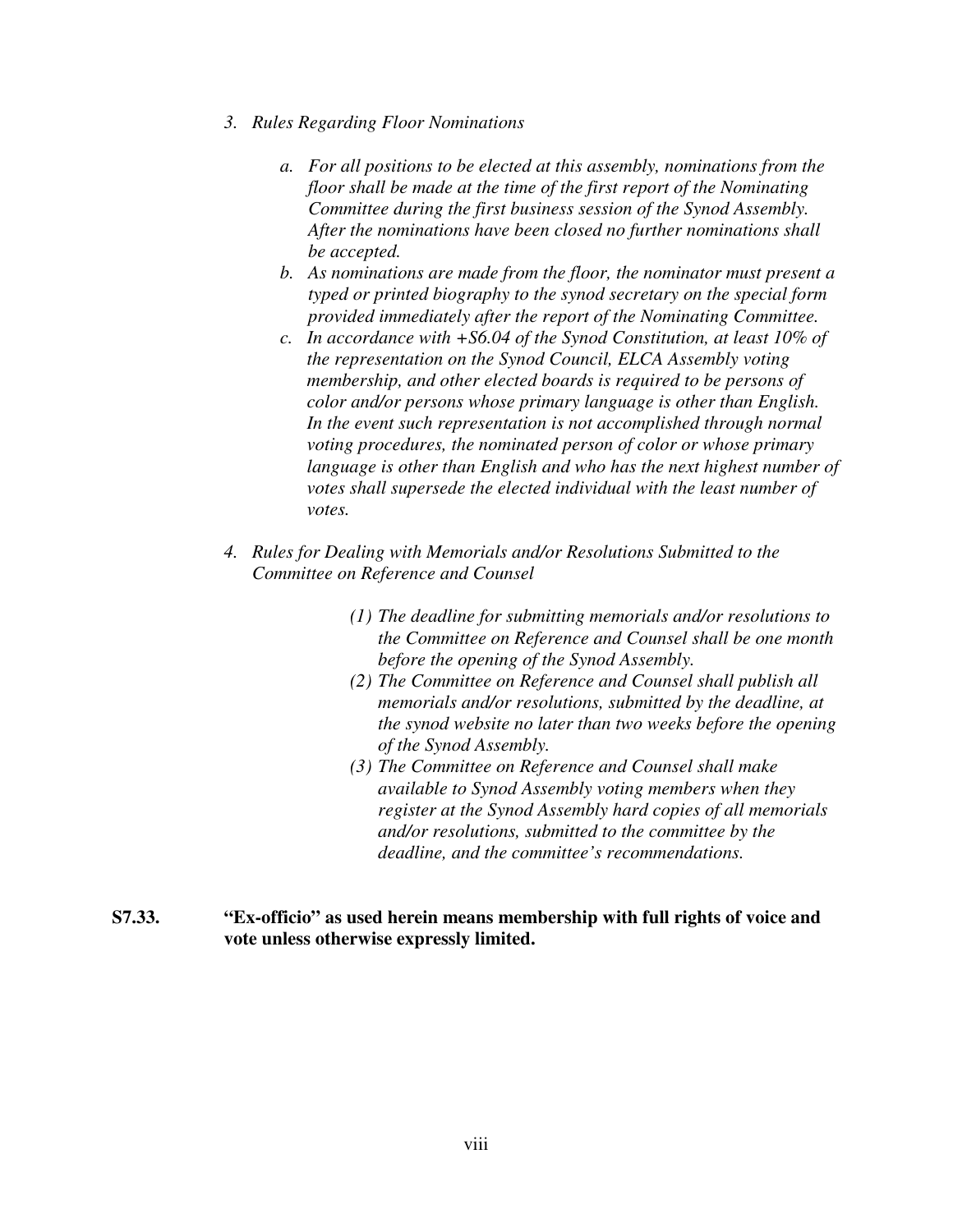#### **Chapter 8 OFFICERS**

- **†S8.41. The treasurer may be elected by the Synod Assembly or may be appointed by the Synod Council. The treasurer shall be a voting member of a congregation of this synod. The treasurer may be either a layperson or a minister of Word and Sacrament.**
- **S8.41.01.** The Synod Council shall appoint the treasurer.

### **Chapter 9**

#### **NOMINATIONS AND ELECTIONS**

- **†S9.01. The Synod Assembly shall elect such officers of this synod and such other persons as the constitution and bylaws may require, according to procedures set forth in the bylaws. The Synod Assembly shall elect members of the Churchwide Assembly in accordance with bylaw 12.41.11. of the constitution and bylaws of the Evangelical Lutheran Church in America**
- **†S9.02. In all elections by the Synod Assembly, other than for the bishop, a majority of the legal votes cast shall be necessary for election.**
- **S9.02.01.** All elections shall be by ballot, except in those categories where no contest exists, in which case the bishop shall direct the secretary to declare the nominees to be elected.
- **S9.02.02.** No ballot for an ineligible person shall be counted as a vote cast in any election.
- **S9.03. There shall be a Nominating Committee which shall be appointed by the Synod Council to serve for each regular meeting of the Synod Assembly in accordance with the bylaws. Additional nominations may be made from the floor for all elections for which nominations are made by the Nominating Committee.**

#### **S9.03.01.** Nominating Committee.

a. The Synod Council shall appoint a Nominating Committee. The committee shall be composed of members of the Synod Council and others with the goal of having representation from each conference.

b. For positions to be filled by election, the committee shall present nominations to the Synod Assembly and to the Synod Council, except in such instances as are specifically distinguished herein or in the Constitution and Bylaws of the ELCA. The term of office for committee members shall be no more than one year, beginning with the meeting of the Synod Council at which they are appointed. The committee shall be appointed not later than the second regular meeting of the Synod Council following the Synod Assembly.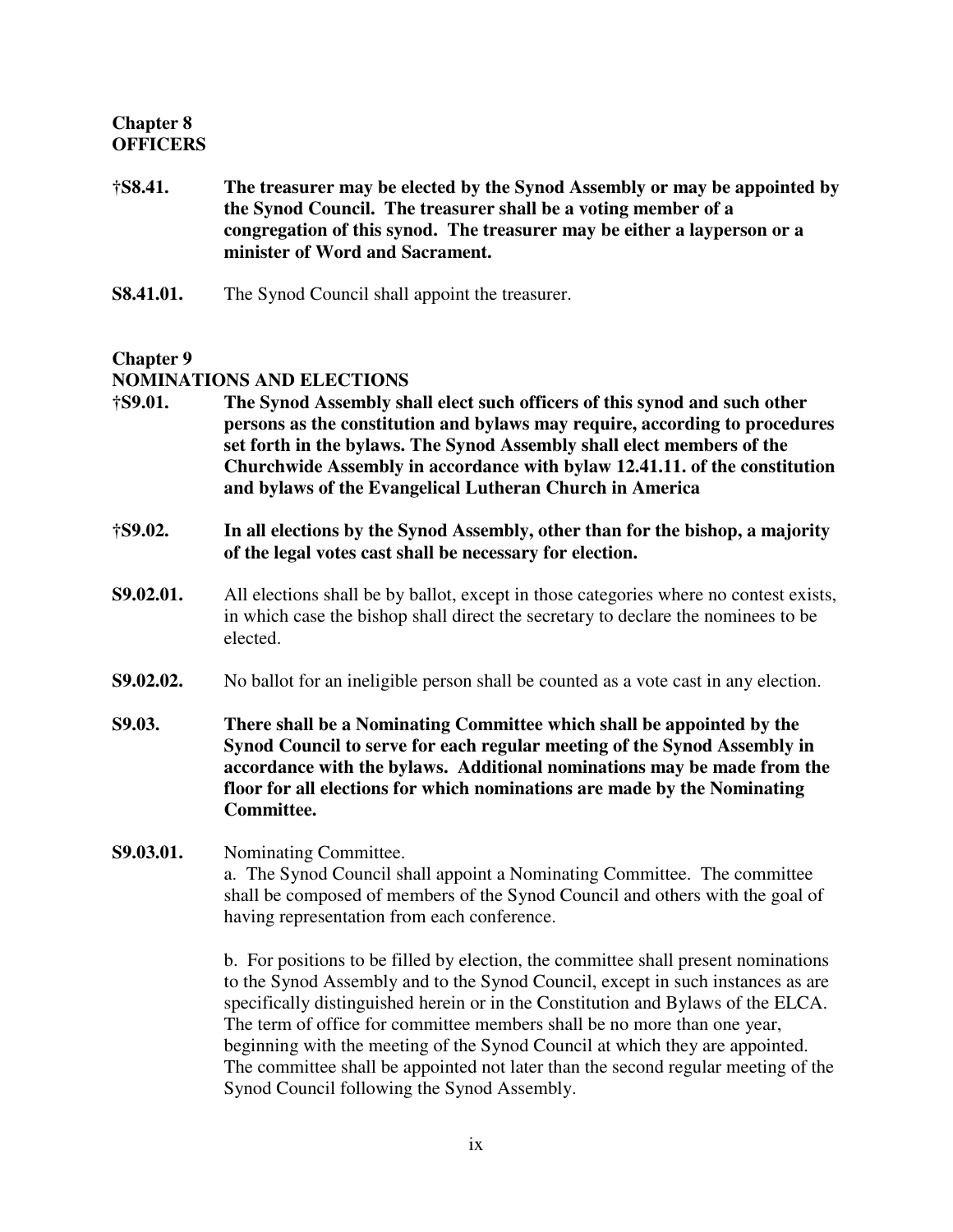**S9.04. The bishop shall be elected by the Synod Assembly by ecclesiastical ballot. Three-fourths of the legal votes cast shall be necessary for election on the first ballot. If no one is elected, the first ballot shall be considered the nominating ballot. Three-fourths of the legal votes cast on the second ballot shall be necessary for election. The third ballot shall be limited to the seven persons (plus ties) who received the greatest number of legal votes on the second ballot, and who are willing to serve if elected. Two-thirds of the legal votes cast shall be necessary for election. The fourth ballot shall be limited to the three persons (plus ties) who receive the greatest number of legal votes on the third ballot, and 60% of the legal votes cast shall be necessary for election. On subsequent ballots a majority of the legal votes cast shall be necessary for election. These ballots shall be limited to the two persons (plus ties) who receive the greatest number of legal votes on the previous ballot.** 

**S9.04.A94.** *1) Following the first ballot, reasonable efforts shall be made to contact nominees in order to determine their willingness to serve. The assembly shall be informed of those efforts as well as the responses of the nominees. A nominee may withdraw from the process by informing the Committee on Bishop Elections by one of the following means:* 

 *a. written notification* 

 *b. email notification* 

 *c. verbal notice, in person or by electronic means, to 2 members of the election committee* 

*2) For the purpose of S9.04 of the Synod Constitution, a nominee shall be presumed willing to serve unless he or she has expressed an unwillingness to do so.* 

*3) When reasonable efforts have been made to contact a nominee, but have been unsuccessful, it shall be assumed that the nominee is willing to serve.* 

*4) No nominee willing to serve shall be a member of the contacting group.* 

*5) Biographical information about the nominees included on the third ballot shall be distributed to voting members of the assembly prior to that ballot.* 

*6) At a plenary session prior to the fourth ballot, the agenda shall include a forum at which nominees shall be permitted to respond to written questions posed by voting members to the Committee on Bishop Elections.* 

*7) Prior to the fifth ballot, the agenda shall include time for nominees to address the assembly for up to five minutes each.* 

*8) Implementation of these rules of procedure shall be the responsibility of the Committee on Bishop Elections unless otherwise delegated by the Synod Council.*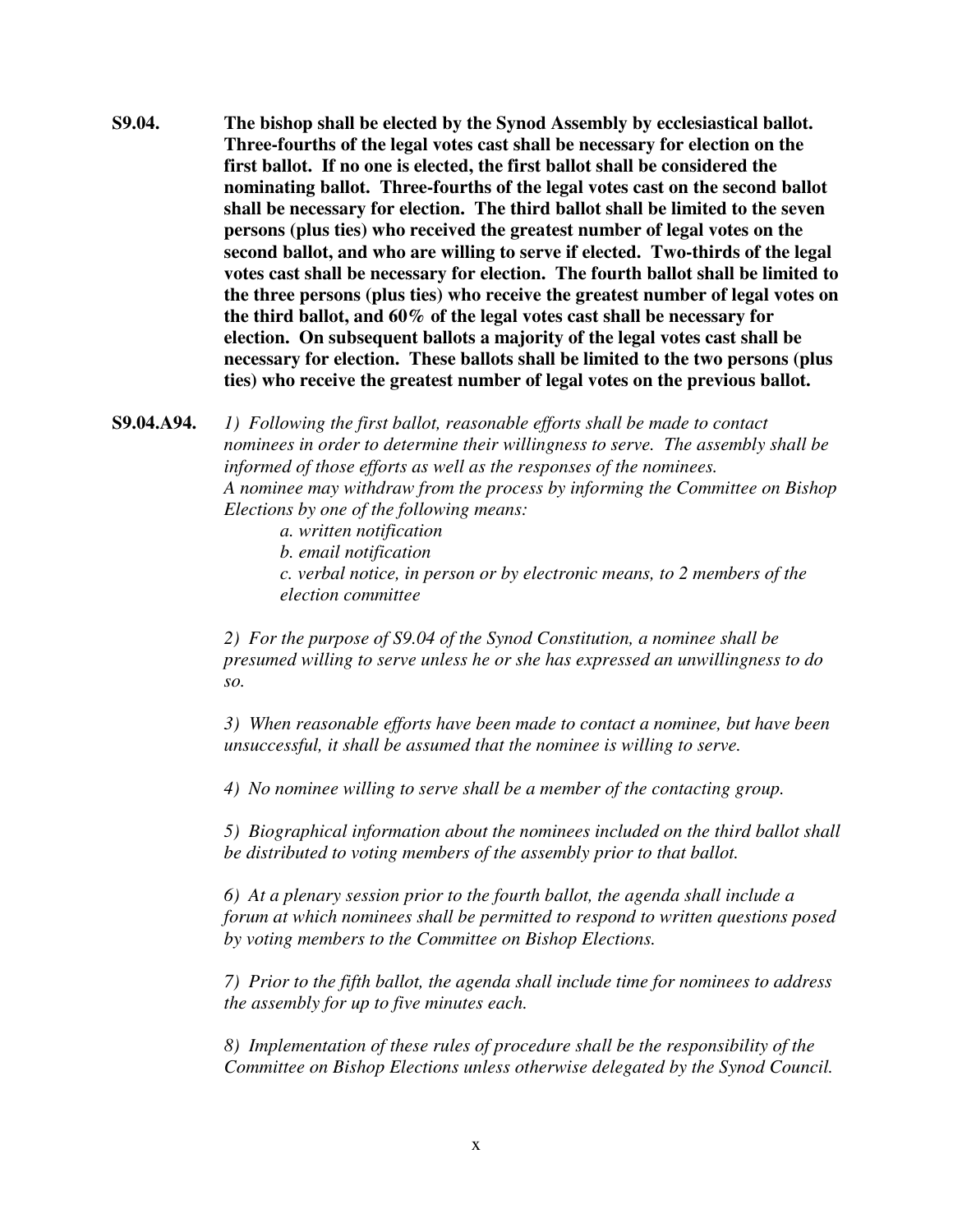#### **S9.04.B17** *Process for preparing the Synod for the election of a Bishop*

*When there is an election for a bishop where there is no incumbent, this synod shall use a three-stage process which will allow for those who will be voting members to the Synod Assembly at which a bishop will be elected to consider both the needs of the synod and persons who might exhibit the gifts to serve as bishop. This process shall begin the year prior to such election and conclude with the ecclesiastical ballot for bishop at the appointed Assembly. This process will not be required in the event of a special election for a bishop. The teams for this process shall be appointed by the Executive Committee in consultation with the Bishop and approved by the Synod Council. The teams shall be chaired by laypersons.* 

- *A. Stage One. A Transition Team shall develop a Synodical Mission Profile. Included in such a Mission Profile might be the latest demographics and vitality indicators of the congregations on the territory of the synod, updated demographic information on the rostered leaders serving in the synod, and an assessment of the hoped for direction of the synod and its ministry. This Synodical Mission Profile shall be completed by December 1st of the year prior to the election and made available upon completion.*
- *B. Stage Two. A Discernment Team shall develop a prayer-filled process for conversation and discernment across the synod. This process shall include ways to discuss the gifts for ministry that might be helpful to advance the Synodical Mission Profile and how to identify persons who might possess these gifts. The structure for this prayerful conversation shall include consideration of:* 
	- *1) how persons with gifts for this ministry might be identified, e.g., who might raise up names, by what authority, and by what mechanism;*
	- *2) how the names of those persons might be brought forward for discussion, e.g., through conference meetings, cluster meetings, or synod-wide gatherings;*
	- *3) how the conversations about those brought forward might be structured so that their gifts for ministry might be explored;*
	- *4) how these conversations might be shared across the synod for the edification of the whole.*

*The process for these conversations shall be completed and shared by the time the Synodical Mission Profile is completed. These conversations shall begin after the completion of the Synodical Mission Profile and be completed at least one month prior to the election.* 

*C. Stage Three. The Committee on Bishop Elections shall oversee the process of ecclesiastical ballot as specified in S9.04. No names raised in stage two of*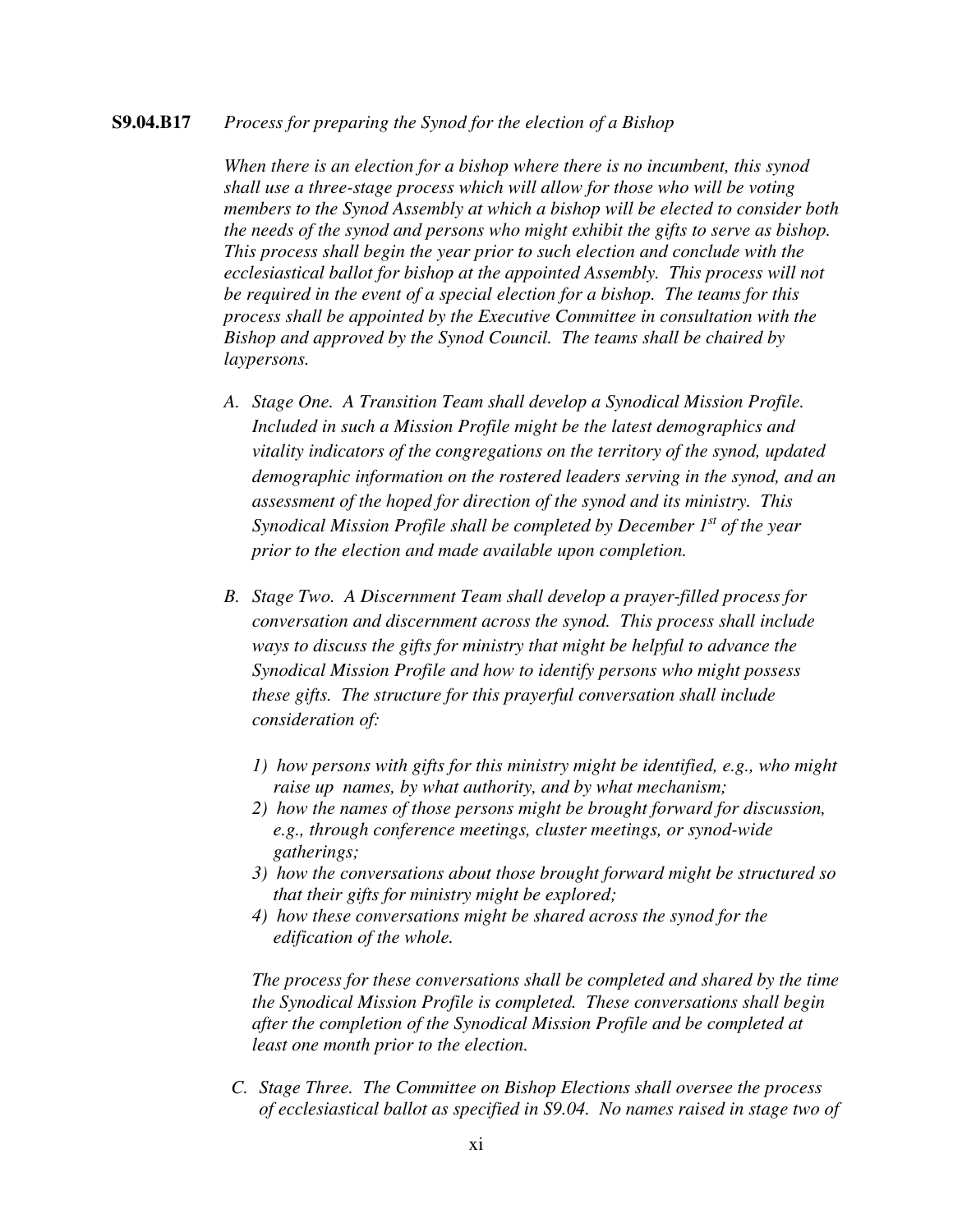*this process shall be on the ballot at the start of the Assembly. Any names to be placed in nomination shall be made from the floor of the Assembly on the first ballot.* 

- **S9.05. The Nominating Committee shall nominate at least one person for Vice President only if there is an incumbent; otherwise the Nominating Committee shall nominate at least two persons for Vice President. Additional nominations may be made from the floor.**
- **S9.06. The Synod Council shall nominate at least one person for Secretary only if there is an incumbent; otherwise the Synod Council shall nominate at least two persons for Secretary. Additional nominations may be made from the floor.**
- **S9.07. If the treasurer is elected, the Synod Council shall nominate at least one person for treasurer only if there is an incumbent; otherwise the Synod Council shall nominate at least two persons for Treasurer. Additional nominations may be made from the floor.**
- **S9.08. In all elections except those by ecclesiastical ballot, the names of the persons receiving the highest number of legal votes, but not elected by a majority of legal votes cast on the first ballot, shall be entered on each subsequent ballot up to the number of two for every vacancy unfilled. On any ballot when only two names appear, a majority of the legal votes cast shall be necessary for election.**
- **S9.08.01.** Synod Council

a. The nominating and election process for the 24 persons, not including the four officers of this Synod and the two youth and the two young adult representatives, elected as members of Synod Council shall proceed in a manner that will assure that at least three members so elected will be persons of color and/or persons whose primary language is other than English, nine of the 24 elected members shall be ordained ministers and 15 shall be lay persons. Terms for members other than the youth member shall be for three years and shall be arranged so that the terms of three ordained ministers, three conferences and two at-large lay members expire each year. None of the 24 elected members shall be eligible to serve for more than two terms consecutively. Terms of office for the youth members shall be two years, and for the young adult members three years, subject to a two-term limitation.

b. Representatives of congregations in each conference shall meet prior to the annual meeting of the Synod Assembly and shall nominate at least one lay person from their conference for the Synod Council, one nominee per conference to be elected by the assembly at the annual meeting. These lay seats assigned to conferences shall alternate every six years (or two terms) between male and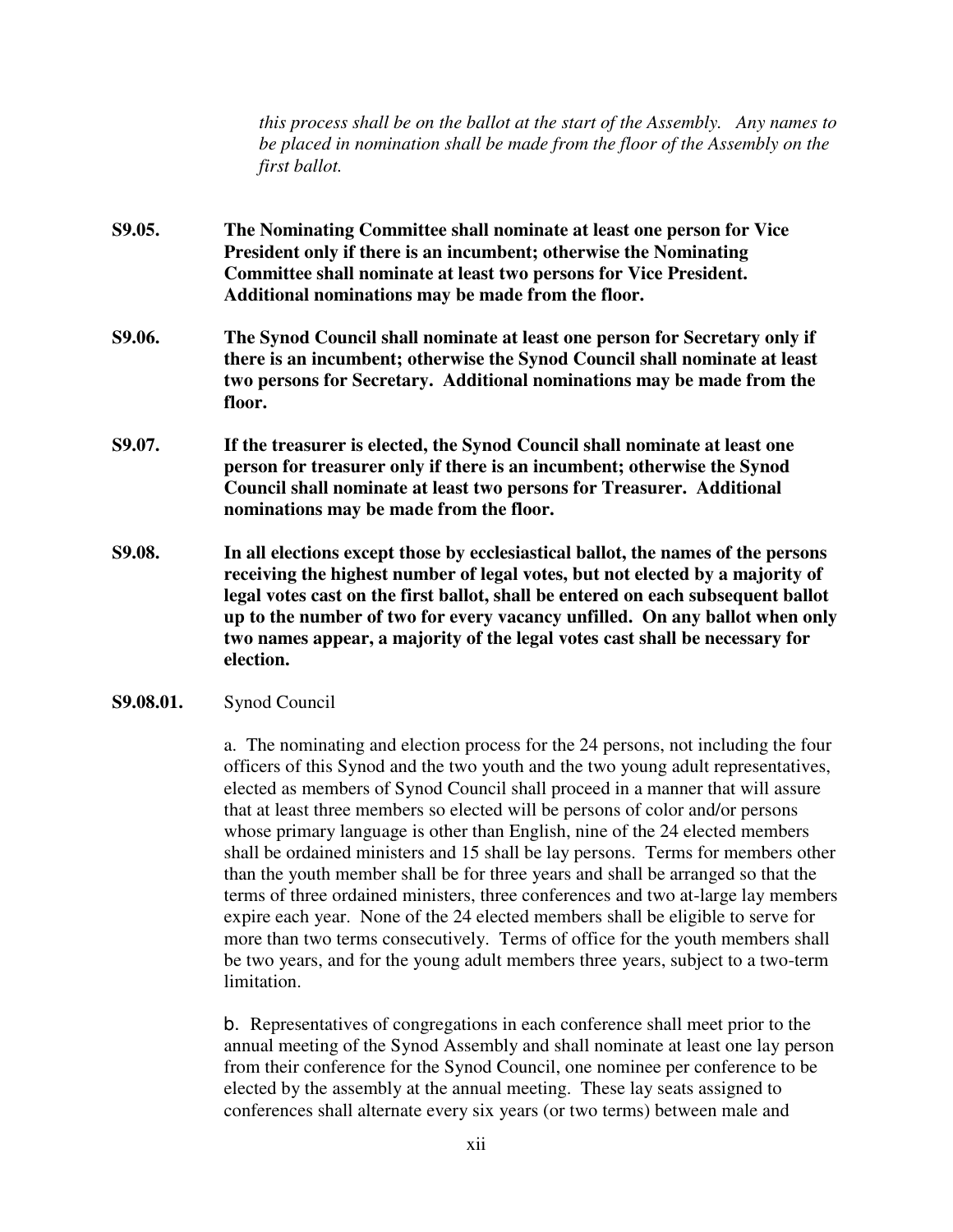female Council members. The Nominating Committee shall receive these nominations from the conferences to include in its reports. Voting members at the annual meeting of the assembly may nominate from the floor persons from the assigned conferences for election to the Synod Council.

 c. The Nominating Committee shall nominate at least one person for each clergy seat and lay at-large seat. Geographic consideration shall be given in proposing nominees, as well as the need to assure an adequate number of persons of color and/or persons whose primary language is other than English. Balloting for the conference lay positions shall be completed before balloting for at-large positions begins. Nominees not elected to represent conferences shall be added to the atlarge ballots. Balloting for at-large lay members shall be by male and female panels; each year a male and female at-large lay representative shall be elected.

 d. No nomination for Synod Council shall be made if that nominee's congregation already has a member on the Synod Council or if a member of a congregation has already been nominated, provided, however, that no nominee shall be ineligible if the Synod Council member from that congregation is an officer of this Synod and/or one of them is a Synod Council youth or young adult member. The Synod Council may make exceptions to this requirement in order to promote greater diversity and/or inclusivity.

- **S9.08.02.** Nominations and elections for voting members of the Churchwide Assembly, for members of the Committee on Consultation, and the Committee on Discipline shall be by panels of laymen, laywomen and clergy. The number of persons elected by the synod to those positions and their terms shall be as specified in the bylaws of the ELCA.
- **S9.08.03.** Each Board of an agency or institution related to the synod, whose membership is elected in whole or in part by the Synod Assembly or the Synod Council, may nominate one or more persons for each vacancy on its Board. Such nominations shall be submitted to the Synod Assembly or Synod Council, as appropriate, by the Nominating Committee, together with other nominees, as the Synod Institution Agreement permits.
- **S9.08.04** The Synod Council shall elect members to the boards of the Gettysburg Seminary, the Philadelphia Seminary, Gettysburg College and Muhlenberg College according to procedures established with each of the institutions.
- **S9.08.05.** Members of the boards of Social Ministry Organizations shall be elected according to the requirements of those organizations governing documents.
- **S9.09. The result of each ballot in every election shall be announced in detail to the assembly.**